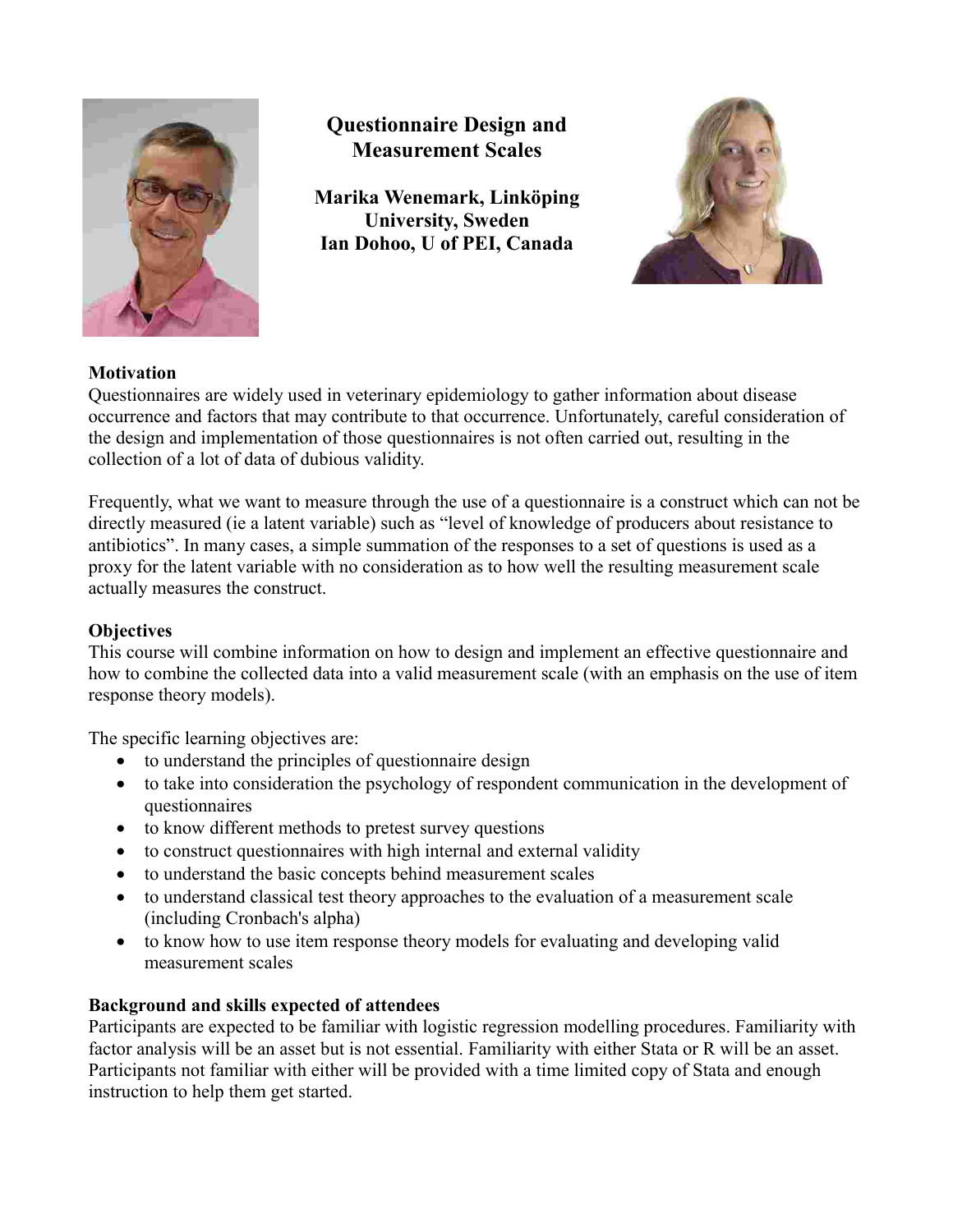#### **Presenters**

### **Marika Wenemark <https://liu.se/en/employee/marwe66>[marika.wenemark@liu.se](mailto:marika.wenemark@liu.se)**

Doctor Wenemark is a statistician, specialized in survey methods and questionnaire design. Her special research interest is to combine research from survey methodology, psychology and motivation theory to design surveys and questions that are easy and interesting for the respondents to answer as well as valid and useful for the researcher. Her lectures and courses are highly appreciated by students who often describe their participation as an eye-opening experience.

#### **Ian Dohoo <https://www.islandscholar.ca/people/dohoo>[dohoo@upei.ca](mailto:dohoo@upei.ca)**

Professor Dohoo is an internationally renowned veterinary epidemiologist. He is a Professor Emeritus at the University of Prince Edward Island, Canada, and the leading author of the textbook 'Veterinary Epidemiologic Research'. Numerous students around the world have participated in his courses. Most have survived. He has a particular interest in the advancement of epidemiologic methods, including analyses of hierarchical data, survival analyses, meta-analyses, bias assessment and the development/evaluation of measurement scales. Professor Dohoo has received multiple honorary doctorates and lifetime achievement wards (so he must be old) and was recently appointed to the Order of Canada. He received this honour for his contributions to veterinary and human epidemiology in developed and developing countries.

#### **Previous history of workshop**

Marika and Ian have previously run a course together "Questionnaire design and management" which was awarded a diploma for one of the three best courses run by the NOVA university network 2018. Marika has taught the questionnaire design material in many formats nationally and internationally and for a wide range of audiences such as government agencies and academic institutions in the fields of statistics, medicine and veterinary medicine. Ian has taught the measurement scale material previously in two formats, one in a set of research workshops held for the International Livestock Research Institute (ILRI) and once in an on-line course with a small number of participants (also known as guinea pigs). However, Ian has a strong reputation as a teacher of a wide range of epidemiologic methods.

#### **Workshop specifications**

Duration: 5 days Minimum # participants: 10, Maximum # participants 25 Pre-vs-post: Post Working language: English On-line participation: No